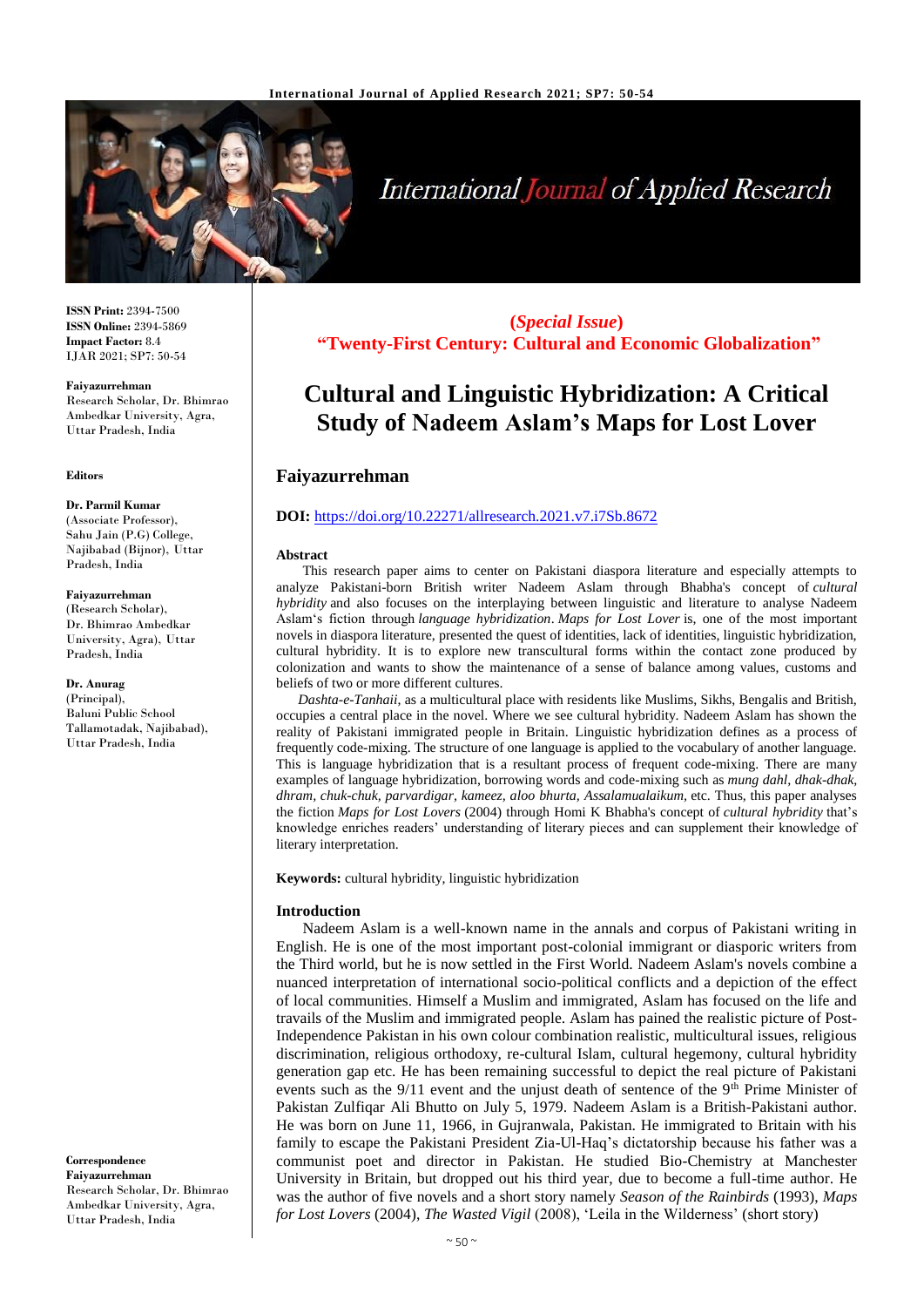# published in *Granta* 112 (2010), *The Blind Man's Garden* (2013) and *The Golden Legend* (2017).

In 2004, Nadeem Aslam published his second novel, *Maps for Lost Lovers* in which he depicts the picture of the murder of a pair of lovers named Jugnu and Chandra. There are other characters such as Shamas, Kaukab and their children and society members. Nadeem Aslam wants to depict realistic pictures of religion, nationalism and love relationships among the people of *Dashta-e-Tanhaii* (Desert of Loneliness). *Dashta-e- Tanhaii*, as a multicultural place with residents like Muslims, Sikhs, Bengalis and British, occupies a central place in the novel *Mapes for Lost Lover*. Nadeem Aslam focuses on the twelve months in the life of Jugnu's brother Shamas and Shamas's wife Kaukab, exposing the life and immigrant community after the incident and criticizing their Islamic faith and traditions. Chanda and Jugnu were ruthlessly murdered by her brothers Bara and Chhota, which was clearly a case of honor killing. The novel focuses on honor killing, first-generation immigrants, the lives of immigrants, their nostalgia, and the struggle for identity formation among first and secondgeneration immigrants, focusing on the family of Shamas and Koukab.

# **Objectives of the study**

The main objective of this research paper is to be analysed the selected fiction of Nadeem Aslam through Homi K Bhabha's rare concept of *Hybridity* the main objectives are following;

- To critical analyse Nadeem Aslam's *Maps for Lost Lovers* through Homi K Bhabha's rare concept of Hybridity.
- To introduce British diaspora novelist Nadeem Aslam.
- To highlight the discrimination of the Muslim community abroad in *Maps for Lost Lovers* of Nadeem Aslam.
- To see the domination of Pakistani christens in *Maps for Lost Lovers* of Nadeem Aslam.
- To interplay between linguistic and literature to analyse Nadeem Aslam's fiction through *language hybridization*.

#### **Significance of the study**

The research paper is to be significant as it highlights Homi K Bhabha's concept of Hybridity and critical insight into the selected fiction of Nadeem Aslam through these concepts. This research paper creates awareness among readers about Pakistani diaspora literature. Thus, this research paper will be established that knowledge enriches reader's understanding of literary pieces and can supplement novel values of literary interpretations. It will create reference material and provide scope for further study.

#### **The limitation of the study**

The limitation of this research paper will be confined to analysis *Maps for Lost Lovers* of Nadeem Aslam through Homi K Bhabha's rare concept of Hybridity. This paper limits the boundaries of this study to explore or analyse the conditional relationship between the traditions of Islamic values and contemporary Western culture. This paper wants to interplay between linguistic and literature to analyse Nadeem Aslam's fiction through *language hybridization.*

#### **Research methodology**

This critical insight into the selected fiction of Nadeem Aslam through *language hybridization* cultural hybridity will be the central agenda of this research paper using textual, descriptive, evaluative, interpretive, critical and analytic methods. The M.L.A Handbook of Research 8<sup>th</sup> Edition will be followed in the citation and documentation of resources.

#### **Data collection**

For this research paper, the data will be collected from primary and secondary sources.

#### **I. Primary sources**

Primary data collected from the first hand e.g the firsthand data is also known as primary data which are following:

• Mapes for Lost Lover.

# **II. Secondary sources**

A secondary Source is a source that provided secondhand or non-original information including references books, articles, shadhganga, Wikipedia, etc. that are analysed to find out cultural hegemony and cultural hybridity in the selected fiction of Nadeem Aslam.

#### **Review of literature**

In essence, an attempt has been made to present a review of previous studies, in which there is direct or indirect relevance for this study. It is likely to provide a glimpse of the work done on the studies related to cultural hybridity and cultural hegemony in the selected fiction of Nadeem Aslam.

In their research paper 'Voice of Dissent: A Critique of Nadeem Aslam's Representation of Islam' Ahmad Khan, W and Ullah, M wants to develop a critique of Nadeem Aslam's prejudiced representation of Islam in his novel *Maps for the Lost Lovers* by saying that he criticizes Islam for oppressing women. He has shown Muslims as backward and diabolic and Islamic is depicted as a primitive religion in the novel *Maps for the Lost Lovers.* Thus, Khan and Ullah come to a certain conclusion about Islam and its cultural values by depicting Muslims as the contemporary other. Western cultural values are compared with Islam by giving superior status to the West  $^{[1]}$ .

Iqbal *et al*. want to elaborate on the concept of Islam in their research paper 'Concept of Islam in Nadeem Aslam's *Maps for Lost Lovers* (2004)'.Through this novel Maps for Lost Lovers, Nadeem Aslam expresses his dissatisfaction with the representation of Islam by immigrant Muslims after the incident. In his novel Maps for Lost Lovers, he has shown the negative portrayal of Islam by Muslims. The misinterpretation of Islam, the double standards of mullahs, the use of Islam for personal gain, the plundering of the innocent, the attitude of secular characters towards Islam and apathy towards religion are discussed in this research thesis with special reference to Maps for Lost Lovers. Thus, Iqbal *et al*. have been remaning success to find out a certain conclusion. Nadeem Aslam tries to point out corruption,

 $\overline{a}$ <sup>1</sup> Ahmad Khan, W *et al*. (2014) ‗Voice of Dissent: A Critique of Nadeem Aslam's Representation of Islam'Vol-14 (2) The Dialogue. P- 171- 81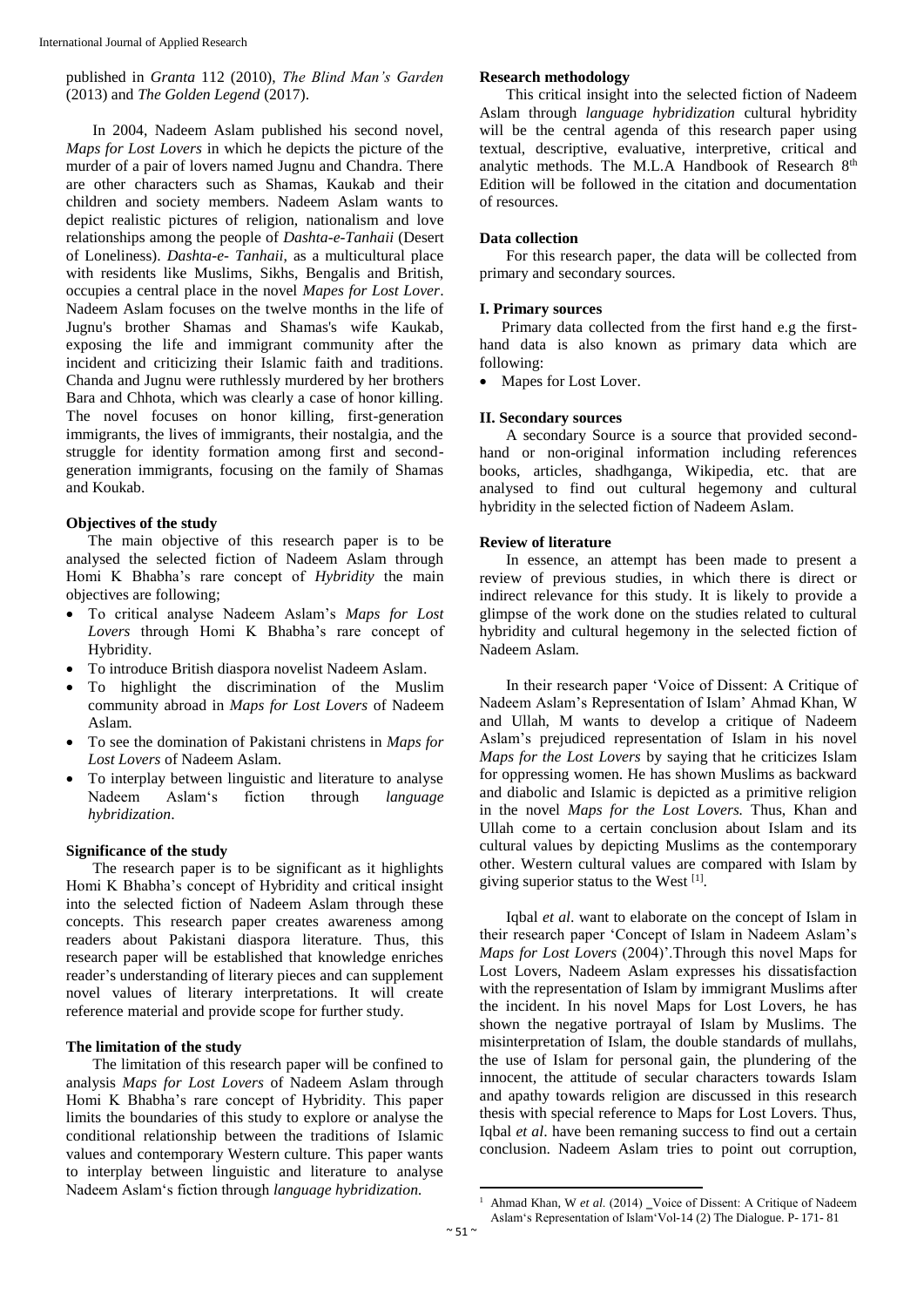hypocrisy, dualism, distaste and extremism, misinterpretation of religion and intolerance of Muslims. Nadeem Aslam is not against good Muslims but he condemns and disapproves of those who do not understand the true spirit of Islam<sup>[2]</sup>.

Ravindran wants to see the reflection of migrating settlers' life in Dash-E-Tanhai in her research paper 'Transcultural Existential Dilemma in Nadeem Aslam's *Maps for Lost Lover'.* Ravindran searches on the female characters such as Kaukab and Surrayya and expresses the psychological conflict which hunts them from framing their own space and identity within a trans-cultural scenario. Thus, Ravindran comes to a certain conclusion that Surayya and Kaukhab adopt hybrid states as a mark of their resistance<sup>[3]</sup>.

In their paper 'Cultural Hybridity in Nadeem Aslam's *Maps for Lost Lovers'*, Arif and Parveen explore the domination of the Muslim's culture, migrate identity, tolerated as sources of cultural enrichment and safe living through western society abroad in Nadeem Aslam's *Maps for Lost Lover*. There are three aspects of cultural identity to focus on regarding hybridity such as individual migrants, post-colonial history, and Language. Homi K Bhabha's *The Location of Culture* (1994) provides the undercurrent to this work especially his rare concept *Cultural Hybridity* [4] .

Bhabha's version of cultural hybridity is more comprehensive and applicable than that of post-colonial thinkers. The transfer of hybridity from its racial meaning to the figurative realm of culture, he points to its creativity. He believes that the post-colonial situation requires new concepts and formulations to enable us to capture an increasingly complex world. He has demonstrated that the third place was and may be very useful in the future after colonial subjects. In *the Location of Culture* (1994) he comments on hybridity as a moment when 'other denied knowledges enter upon the dominant discourse and estrange the basis of its authority.' (Bhabha, 1994:114) In an interview titled Third space he says, 'For me the importance of hybridity is not to be able to trace two original moments from which the third emerges, rather hybridity to me is the '*third space*' which enables other positions to emerge' [5].

#### **Cultural hybridity & linguistic hybridization**

The term *Hybridity* common sense meaning is referred to a mixture. Cultural Hybridity is new transcultural forms within the contact zone produced by colonization and wants to show the maintenance of a sense of balance among values, customs and beliefs of two or more different cultures, but it is not a new cultural phenomenon. Eurasian culture, which is a mixture of Asian and European culture in British Raj India, is an example of hybridity. In the colonial and postcolonial literature, Hybridity is one of the most

prominent concepts introduced by Edward Said in his book *Orientalism* and it is Homi K Bhabha who complemented Edward Said and coined the term *Hybridity* in his book *The Location of Culture*. In the words of Crish Barker:

"Indeed, the notion of hybridity has played a significant part in destabilizing the very idea of an unchanging culture that has secure locations since hybrids destabilize and blur established cultural boundaries in a process of fusion or creolization. One can make a distinction between structural hybridization that refers to a variety of social and institutional *sites* of hybridity, for example, border zones or cities like Miami or Singapore, and cultural hybridization that describes a range of cultural responses from separation and assimilation to hybrids that destabilize and blur cultural boundaries"<sup>[6]</sup>.

Cultural hybridity is one of the most demanding subjects in the contemporary global literature in English, but particularly it becomes a significant subject in the fiction of Asian writers like Kamila Shamsie, Rohinton Mistry, Mohsin Hamid, Nadeem Aslam, Kiran Desai, etc. who want to show the real picture of maintaining a sense of balance among identity, customs, values, language, practices of two or more different culture. Cultural hybridity is espoused by Homi K Bhabha in his notable book *The Location of Culture* and it is practiced by Salman Rushadi in his fictional and non-fictional works. Nadeem Aslam, as one of the greatest diasporic writers, wants to highlight the realistic situation of immigrating people in western countries. Cultural hybridity has been presented as a certain aspect in his fiction *Maps for Lost Lover* based on location, culture, language, identity, etc.

*Dashta-e- Tanhaii* is made up of two Urdu words *Dashta (*شت د (which means into English 'desert' or 'wildness' and *Tanhaii* (نه نبائ) which literary translates into English 'loneliness or 'solitude'. The combination meaning of *Dashta-e- Tanhaii* is 'the Wildness of Solitude' or 'the Desert of Loneliness'. With his naming of the home of a Muslim community in Britain as "Dasht-e-Tanhaii", Aslam gives a key referential preface to the iconic twentiethcentury Urdu poet Faiz Ahmad Faiz. It was Faiz Ahmad Faiz who highlights *Dashta-e- Tanhaii* in his most masterpiece Urdu poetry collection *Yaad. Dashta-e- Tanhaii* is a popular Urdu poetry which is composed by Faiz Ahmad Faiz.

"Dasht-e tanhai men, ai jan-e jahan larzan hain Teri avaz ke sa'e, tere honton ke sarab Dasht-e tanhai men, duri ke khas-o khak tale Khil rahe hain tere pahlu ke saman aur gulab Uth rahi hai kahin qurbat se teri sans ki anch Apni khushbu men sulagti hui maddham maddham Dur-ufaq par, chamakti hui qatra qatra Gir rahi hai teri dildar nazar ki shabnam Is qadar pyar se, ai jan-e jahan, rakkha hai Dil ke rukhsar pe is vaqt teri yad ne hath Yun guman hota hai, garche hai abhi subh-e firaq Dhal gaya hijr ka din, a bhi ga'I vasl ki rat"<sup>[7]</sup>

 $\overline{a}$ 

 $\ddot{\phantom{a}}$ 

<sup>2</sup> Haroon Iqbal, Javed Iqbal, Rahmat Ullah, Ahmad Ullah, Syeda Fizza Amir Shah. (2021). CONCEPT OF ISLAM IN NADEEM ASLAM'S Maps for Lost Lovers (2004). Pal Arch's Journal of Archaeology of Egypt/Egyptology, 18(4), 6167-6176. Retrieved from https://archives.palarch.nl/index.php/jae/article/view/7238

<sup>&</sup>lt;sup>3</sup> Ravindran, R. (2018). \_Transcultural Existential Dilemma in Nadeem Aslam's Maps for Lost Lover'. JETIR, Vol- 5 (8) Pg. 775-78

<sup>&</sup>lt;sup>4</sup> Arif, Shahbaz et al. (2014) \_Cultural Hybridity in Nadeem Aslam's Maps for Lost Lover's Vol-4  $(25)$  IISTE. P-57-65.

<sup>6</sup> Barker, Chris. The Sage Dictionary of Cultural Studies. London: Sage Publications, 2004. Print. 7 'Yad' (Memory) from the collection Dast-e saba (1952)

<sup>5</sup> Bhabha, Homi. K. The location of culture. Routledge,2004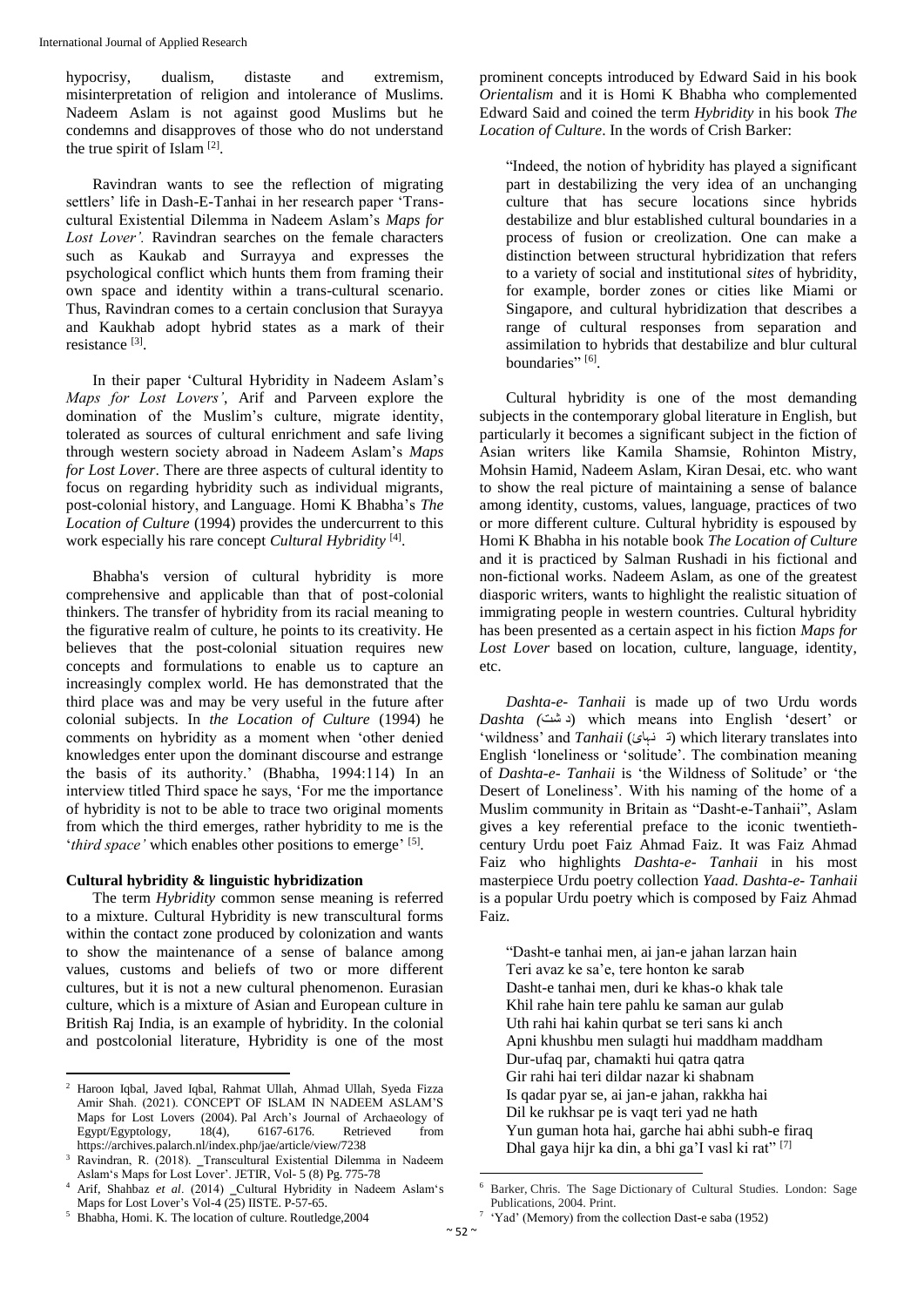"In the desert of my solitude, my love, quiver the shadows of your voice, the mirage of your lips.

In the desert of my solitude, from beneath the dust and ashes of the distance between us, bloom the jasmines and the roses of your presence.

From somewhere close by rises the warmth of your breath it smolders in its own perfume – gently, languorously.

Far away, on the horizon, glistens drop by drop, the dew of your beguiling glance.

With such tenderness, my love, your memory has placed its hand on the cheek of my heart

That although this is the dawn of our farewell, it feels as if the sun has set on our day of separation and the night of our union is already at hand"<sup>[8]</sup>.

Nadeem Aslam wants to depict realistic pictures of religion, nationalism and love relationships among the people of *Dashta-e-Tanhaii* (Desert of Loneliness). *Dashtae- Tanhaii*, as a multicultural place with residents like Muslims, Sikhs, Bengalis and British, occupies a central place in the novel. This place is intertwined with monuments such as mosques, temples and churches. People speak Hindi, Urdu, Bengali as well as English. In the social picture, Muslims, Hindus and Sikhs live with each other, united only because they are immigrants from other countries and surrounded by a Godless white society. The people of this city do not accept the culture and customs of the white people, because they do not want to adopt a living culture for themselves. Thus, the various nationalities of the Sub-continent as they changed the names according to the specific country, they had immigrated from various country such as Pakistani, Bangladeshi, Indian, and Sri Lankan. Only one name Dasht-e Tanhaii' is the name of the town that has been accepted by every group.

"As in Lahore, a road in this town is named after Goethe. There is a Park Street here as in Calcutta, a Malabar Hill as in Bombay, and a Naag Tolla Hill as in Dhaka. Because it was difficult to pronounce the English names, the men who arrived in this town in the 1950s had re-christened everything they saw before them. They had come from across the Subcontinent, lived together ten to a room, and the name that one of them happened to give to a street or landmark was taken up by the others, regardless of where they themselves were from. But over the decades, as more and more people came, the various nationalities of the Subcontinent have changed the names according to the specific country they themselves are from-Indian, Pakistani, Bangladeshi, Sri Lankan. Only one name has been accepted by every group, remaining unchanged. It's the name of the town itself. Dasht-e-Tanhaii." (Maps: p52)<sup>[9]</sup>.

Migration is referred to the process of going from one country, region or place of residence to settle in another religion or place country. The duration of this new settlement varies, they face many difficulties to quest their identity in searching for a better life or for economic or educational reasons. Migration is one of the most important themes in Asian diaspora literature. Among diaspora

writers, Nadeem Aslam presents the realistic picture of searching for a better life in the Western world. Nadeem Aslam presents the difficult and ambiguous evolution a migrant undergoes in the translation from East to West, from purity to hybridity while establishing their identities. Most of his characters are immigrants from South Asian nations, mainly from Pakistan-who are making new lives for themselves, attempting to determine their cultural identity. Dislocation and loss of identity are the central points of his fiction. The characters belong to the first generation of migrants. They are forced to accept that their identity is no longer singular, though their past also prevents them from fully entering the culture of their new homes. In the novel, Nadeem Aslam highlights the suffering from questing their identities in Bratain:

"The record would begin and soon the listeners would be engrossed by those musicians who seemed to know how to blend together all that life contains, the real truth, the undeniable last word, the innermost core of all that is unbearably painful within a heart and all that is joyful, all that is loved and all that is worthy of love but remains unloved, lied to and lied about, the unimaginable depths of the soul where no other can withstand the longing and which few have the conviction to plumb, the sorrows and the indisputable rage-so engrossed would the listeners become that, by the end of the piece, the space between them would have contracted, heads leaning together as though they were sharing a mirror. All great artists know that part of their task is to light up the distance between two human beings"  $[10]$ .

Nadeem Aslam once again shows cultural identities through his characters like Chandra. He mentions their loos of identity:

"His heart kicking, he listened as the jury convicted Chanda's brothers today. Feeling weightless and heavy at the same time, he heard the judge say that the killers had found a cure to their problem through an immoral, indefensible act; a cure, a remedy—and their religion and background took care of the bitter aftertaste. Their religion and background assured them that, yes, they were murderers but that they had murdered only sinners. The judge said that Chanda and Jugnu had done nothing illegal in deciding to live together but, Shamas knows, that the two brothers feel that the fact that an act is legal does not mean it's right" $[11]$ .

Hybridization is not the only phenomenon in language but also a phenomenon in many cultural domains. Hybridization is referred to the separate and distinct entities or processes that produce another entity or process (hybrid), which shares certain characteristics with each of its sources, but which is not purely structural. Hybridization is a phenomenon that blurs the boundaries of many disciplines in the field of ideas such as Cultural Studies, linguistics, Chemistry, etc. In linguistic, Linguistic hybridization define as a process of frequent code-mixing. The structure of one language is applied to the vocabulary of another language. This is language hybridization that is a resultant process of

 $\overline{a}$ 

<sup>8</sup> https://en.wikipedia.org/wiki/Dasht-e-Tanhai.

<sup>9</sup> Aslam, Nadeem. Maps for Lost Lovers. 2006.

 $\overline{a}$  $10$  ibid

<sup>&</sup>lt;sup>11</sup> Aslam, Nadeem. Maps for Lost Lovers., 2006.